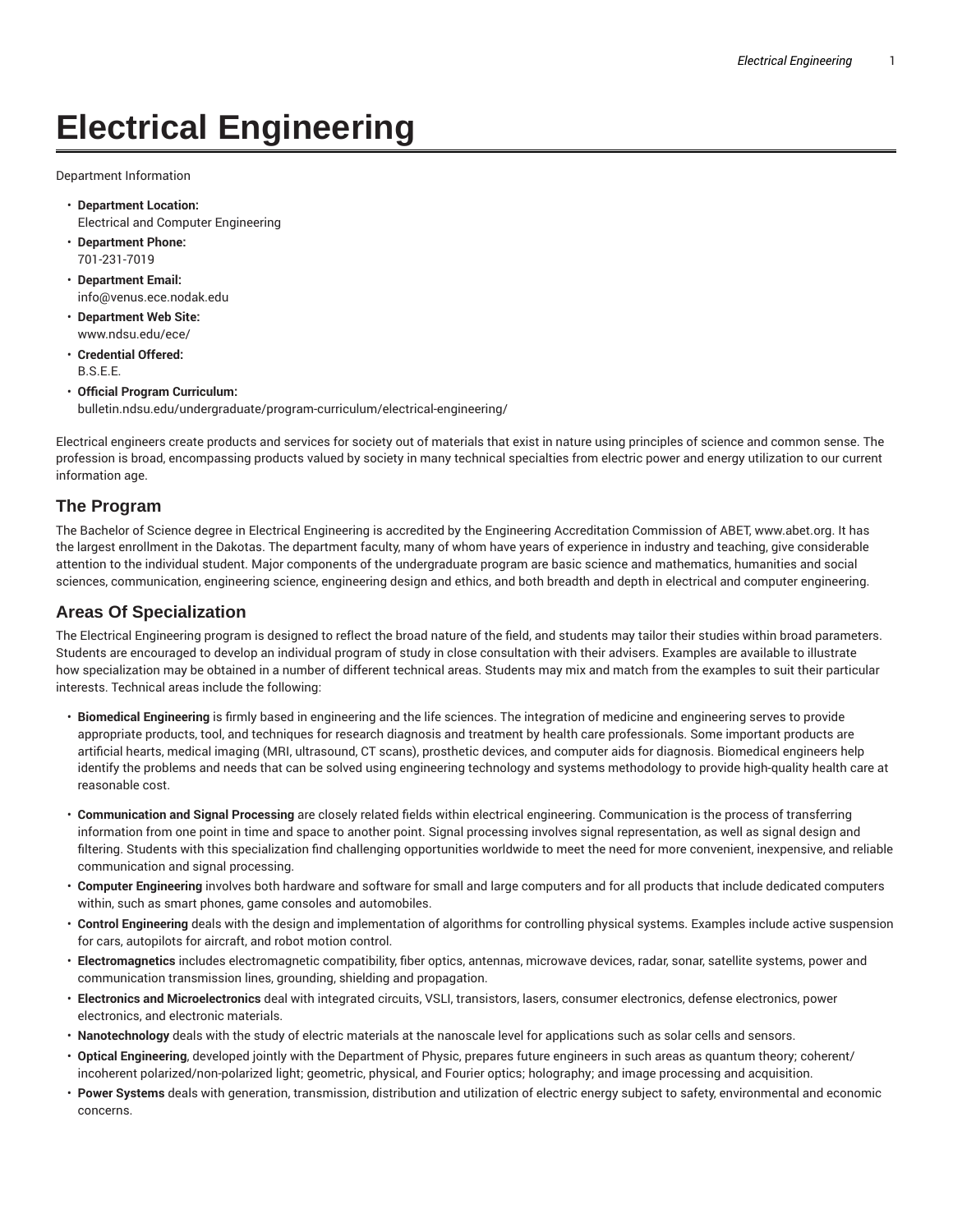## **Cooperative Education Program**

The Cooperative Education Program allows students to alternate classroom study with a series of paid professional work experiences related to electrical and computer engineering. These experiences increase in complexity as the student's background increases. The program provides opportunity for pre-graduation experience in the profession, exploration of several career opportunities, money for education, an enriched degree and enhanced opportunities for employment following graduation.

#### **High School Preparation**

High school students should attempt to complete one unit of physics, four units of mathematics and one unit of chemistry.

#### **The Facilities**

The Electrical and Computer Engineering building is part of an eight building engineering complex. The building contains specialized laboratories and equipment. Numerous grants and donations from the National Science Foundation and private industry have provided valuable equipment. Laboratories along with department and university computer capabilities support education and research.

#### **Career Opportunities**

NDSU electrical engineering graduates are working all over the world in a variety of exciting jobs at excellent salaries. They work in research, design, sales, manufacturing, testing, installation, development and teaching. Many graduates find an engineering education provides excellent training for fields other than engineering such as business, medicine or law. Since engineers are problem solvers, there is a constant demand for engineers to solve problems outside typical engineering fields.

### **Research and Graduate Study**

Departmental faculty members are currently active in several areas of research including biomedical, nanotechnology, communication and signal processing, computers, controls, electromagnetics, electronics and power engineering. Graduate studies leading to the master's and doctoral degrees are offered in the department. Further details are available in the *Graduate Bulletin.*

#### **Selective Admission**

Departmental admission requirements for freshmen are an ACT (or equivalent) math test score of 23. Transfer students from U.S. institutions must have a 2.30 GPA; transfer students from international institutions must have a 3.00 GPA.

Further, the department policy is that transfer credits with grades less than 'C' in biology, chemistry, computer science, any field of engineering class, mathematics and physics are not accepted for the Electrical and Computer Engineering curricula.

Please note this is a sample plan of study and not an official curriculum. Actual student schedules for each semester will vary depending on start year, education goals, applicable transfer credit, and course availability. Students are encouraged to work with their academic advisor on a regular basis to review degree progress and customize an individual plan of study.

| Freshman           |                               |                |
|--------------------|-------------------------------|----------------|
| Fall               | <b>Credits Spring</b>         | <b>Credits</b> |
| <b>CHEM 121</b>    | 3 ECE 111 <sup>1</sup>        | 3              |
| Wellness Gen Ed    | 2 ENGL 120                    | 3              |
| <b>ECE 173</b>     | 4 MATH 129                    | 3              |
| <b>ENGL 110</b>    | 4 MATH 166                    | $\overline{4}$ |
| <b>MATH 165</b>    | 4 PHYS 251                    | $\overline{4}$ |
|                    | 17                            | 17             |
| Sophomore          |                               |                |
| Fall               | <b>Credits Spring</b>         | <b>Credits</b> |
| EE 206             | 4 COMM 110                    | 3              |
| <b>MATH 265</b>    | 4 ECE 311                     | $\overline{4}$ |
| <b>PHYS 252</b>    | 4 MATH 266                    | 3              |
| <b>ECE 275</b>     | 4 Tech Elective               | 3              |
| Gen Ed Science Lab | 1 Humanities/Fine Arts Gen Ed | 3              |
|                    | 17                            | 16             |